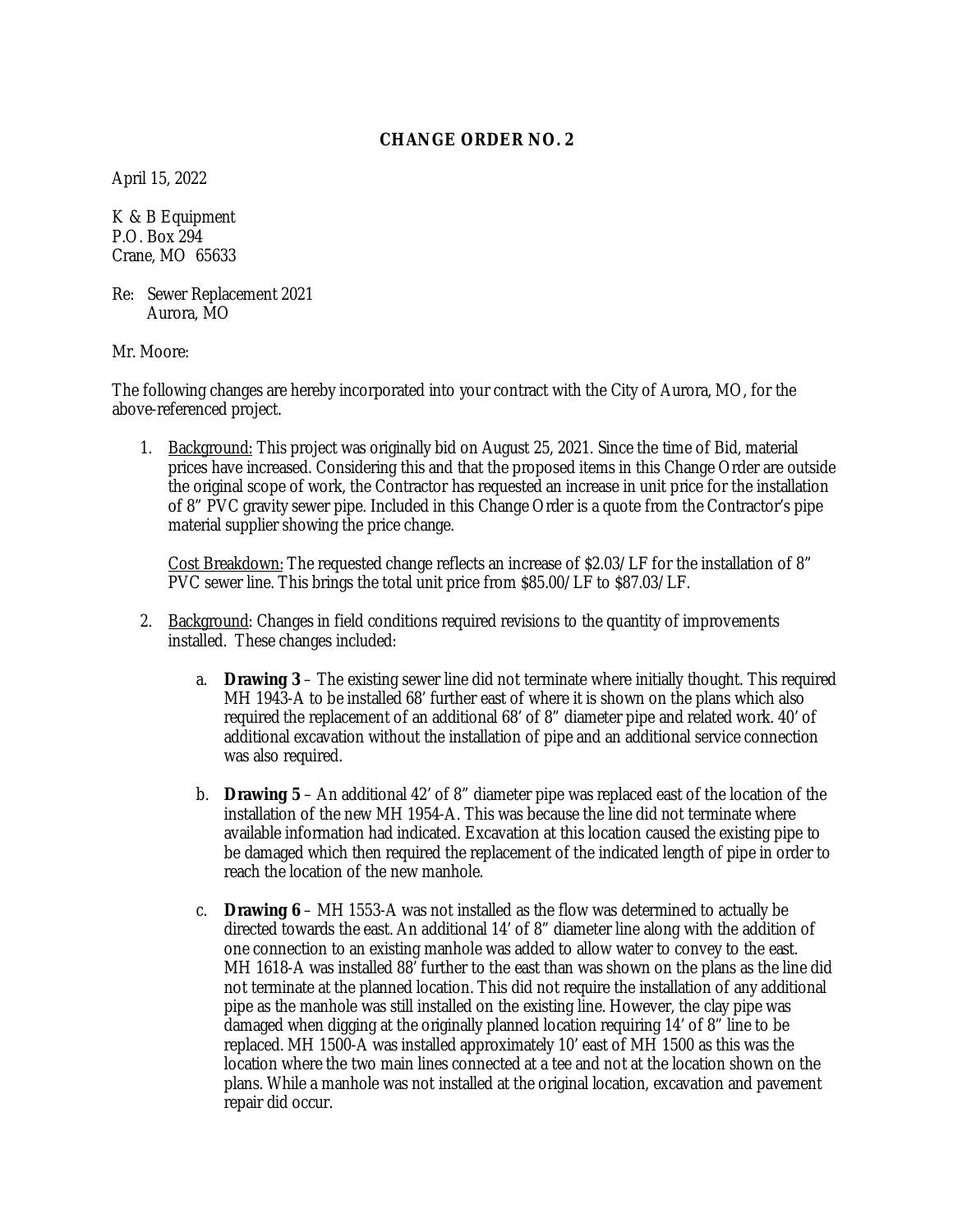April 15, 2022 Change Order Number 2 Sewer Replacement 2021 Page 2 of 3

> **d. Change Order No. 2 –** It was discovered in the field that the actual location of the tee where the new MH was to be installed was too close to a water line to allow for the manhole installation. Instead, the new manhole will be installed further to the west and approximately 270' of 8" pipe installed from this location to the west to MH 1859 and on to MH 1858. This will allow flow to convey to the west. The main will also be capped at the location of the existing tee, where the new manhole was originally planned to be installed. These revisions reflect the installation of an estimated 40' of additional 8" line above the 230' that was planned for in CO#1 along with related work. An exhibit of the proposed work has been included with this Change Order.

Cost Breakdown: The contract will be revised as follows:

**CO2 - Item 2.a**

|             |                                             | No. of Units |       | Unit     | <b>Extended Addition/</b> |
|-------------|---------------------------------------------|--------------|-------|----------|---------------------------|
| Item No.    | <b>Item Description</b>                     | Add/Subtract | Units | Price    | <b>Deletion Price</b>     |
| <b>BB-1</b> | Install 8" Dia. SDR 35 Gravity Sewer Line   | 68           | LF    | \$87.03  | \$5,918.04                |
| BB-2        | Testing of 8" Dia, Gravity Sewer Line       | 68           | LF    | \$2.50   | \$170.00                  |
| BB-6        | 4" Dia. Service Lateral                     |              | EА    | \$500.00 | \$500.00                  |
| <b>BB-7</b> | Crushed Stone Pavement Replacement & Repair | 68           | LF    | \$7.05   | \$479.40                  |
| $CO2-1$     | <b>Trench Excavation Only</b>               | 40           | l F   | \$20.00  | \$800.00                  |

### **CO2 - Item 2.b**

| Item No.    | <b>Item Description</b>                     | No. of Units<br>Add/Subtract | Units | <u>Unit</u><br>Price | Extended Addition/<br><b>Deletion Price</b> |
|-------------|---------------------------------------------|------------------------------|-------|----------------------|---------------------------------------------|
|             |                                             |                              |       |                      |                                             |
| <b>BB-1</b> | Install 8" Dia. SDR 35 Gravity Sewer Line   | 42                           | I E   | \$87.03              | \$3,655.26                                  |
| BB-2        | Testing of 8" Dia, Gravity Sewer Line       | 42                           | I F   | \$2.50               | \$105.00                                    |
| BB-7        | Crushed Stone Pavement Replacement & Repair | 42                           | ΙF    | \$7.05               | \$296.10                                    |

### **CO2 - Item 2.c**

|                                               |              | No. of Units |            | Extended Addition/    |  |
|-----------------------------------------------|--------------|--------------|------------|-----------------------|--|
| Item Description                              | Add/Subtract | Units        | Price      | <b>Deletion Price</b> |  |
| Install 8" Dia. SDR 35 Gravity Sewer Line     | 28           | LF           | \$87.03    | \$2,436.84            |  |
| Testing of 8" Dia, Gravity Sewer Line<br>BB-2 |              | \$2.50<br>LF |            | \$70.00               |  |
| Type I, 48" Dia. Manhole                      | -1           | LS           | \$5,000.00 | $-$ \$5,000.00        |  |
| Crushed Stone Pavement Replacement & Repair   | 14           | LF           | \$7.05     | \$98.70               |  |
| Pavement Replacement & Repair                 | 30           | LF           | \$45.45    | \$1,363.50            |  |
| <b>Connection to Existing Manhole</b>         |              | ЕA           | \$2,250.00 | \$2,250.00            |  |
| <b>Surface Restoration</b>                    | 14           | l F          | \$16.00    | \$224.00              |  |
| Excavation Looking for Main Line Tee Location |              | LS           | \$2,250.00 | \$2,250.00            |  |
|                                               |              | 28           |            | Unit                  |  |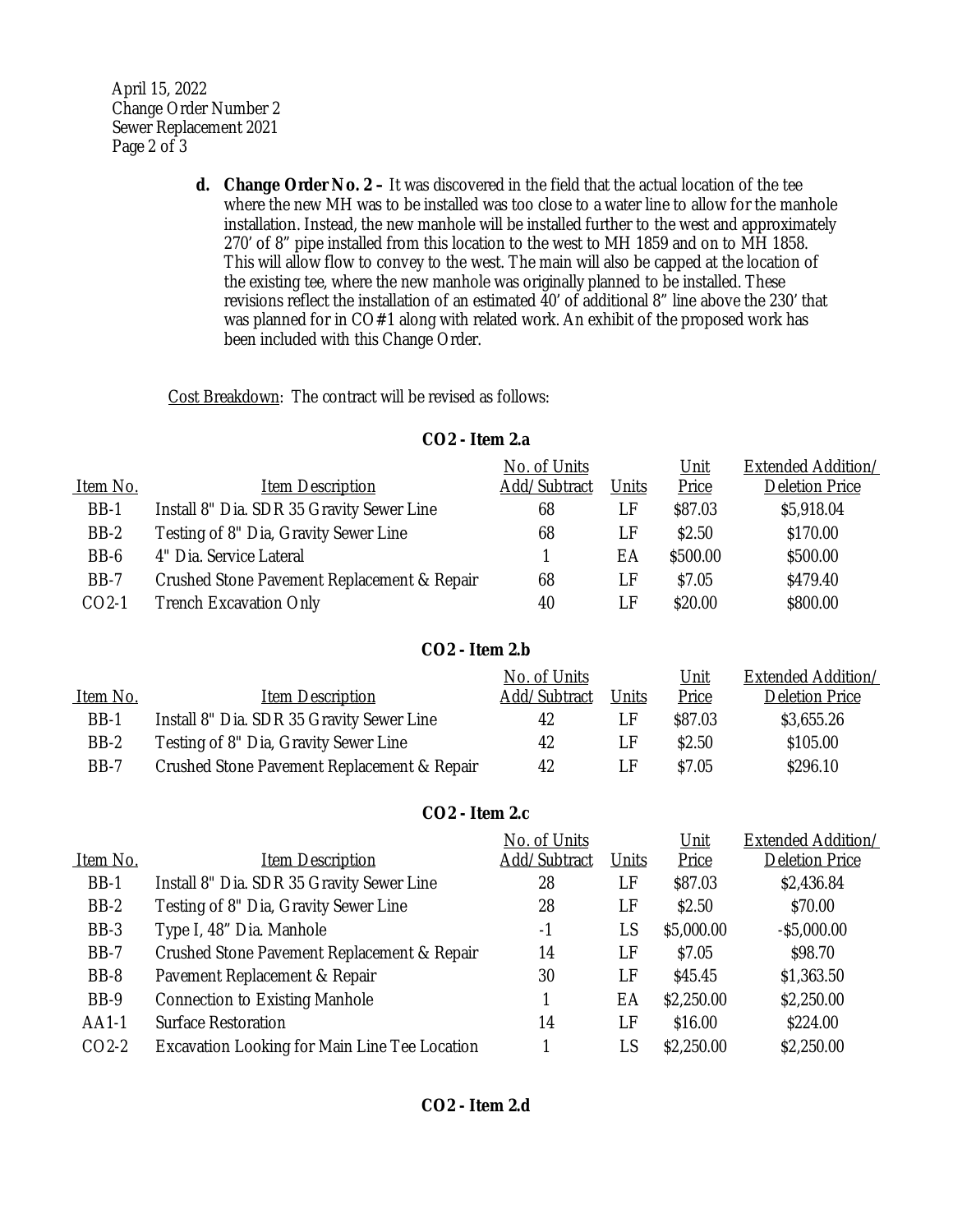April 15, 2022 Change Order Number 2 Sewer Replacement 2021 Page 3 of 3

|                          |                                           | No. of Units                             |             | Unit       | Extended Addition |
|--------------------------|-------------------------------------------|------------------------------------------|-------------|------------|-------------------|
| Item No.                 | Item Description                          | Add/Subtract                             | Units       | Price      | Deletion Price    |
| $BB-1$                   | Install 8" Dia. SDR 35 Gravity Sewer Line | 40                                       | LF          | \$87.03    | \$3,481.20        |
| $BB-2$                   | Testing of 8" Dia, Gravity Sewer Line     | 40                                       | LF          | \$2.50     | \$100.00          |
| $BB-8$                   | Pavement Replacement & Repair             | 85                                       | LF          | \$45.45    | \$3,863.25        |
| $BB-9$                   | Connection to Existing Manhole            | 3                                        | EA          | \$2,250.00 | \$6,750.00        |
| $CO2-3$                  | Capping Main Line                         | $\mathbf{1}$                             | EA          | \$2,250.00 | \$2,250.00        |
| Original Contract Amount |                                           |                                          |             |            | \$298,532.95      |
|                          |                                           | Change Order No. 1                       | \$39,154.50 |            |                   |
|                          |                                           | Total All Items, This Change Order No. 2 | \$32,061.29 |            |                   |
|                          |                                           | REVISED CONTRACT AMOUNT                  |             |            | \$369,748.74      |
|                          |                                           |                                          |             |            |                   |

This change order constitutes full and mutual accord and satisfaction for all time and all costs related to these changes. By acceptance of this change order, the Contractor agrees that the change order represents an equitable adjustment to the contract, and further agrees to waive all rights to file a claim arising out of a result of these changes.

APPROVED BY THE OWNER (AURORA, MO)

 $By:$ 

Date:

APPROVED BY THE CONTRACTOR (K & B EQUIPMENT, LLC)

y Wloore By: Date:

APPROVED BY THE ENGINEER (ALLGEIER, MARTIN & ASSOCIATES, INC.)

By:  $\overline{\mathcal{C}}$  $\overline{\phantom{0}}$ Date: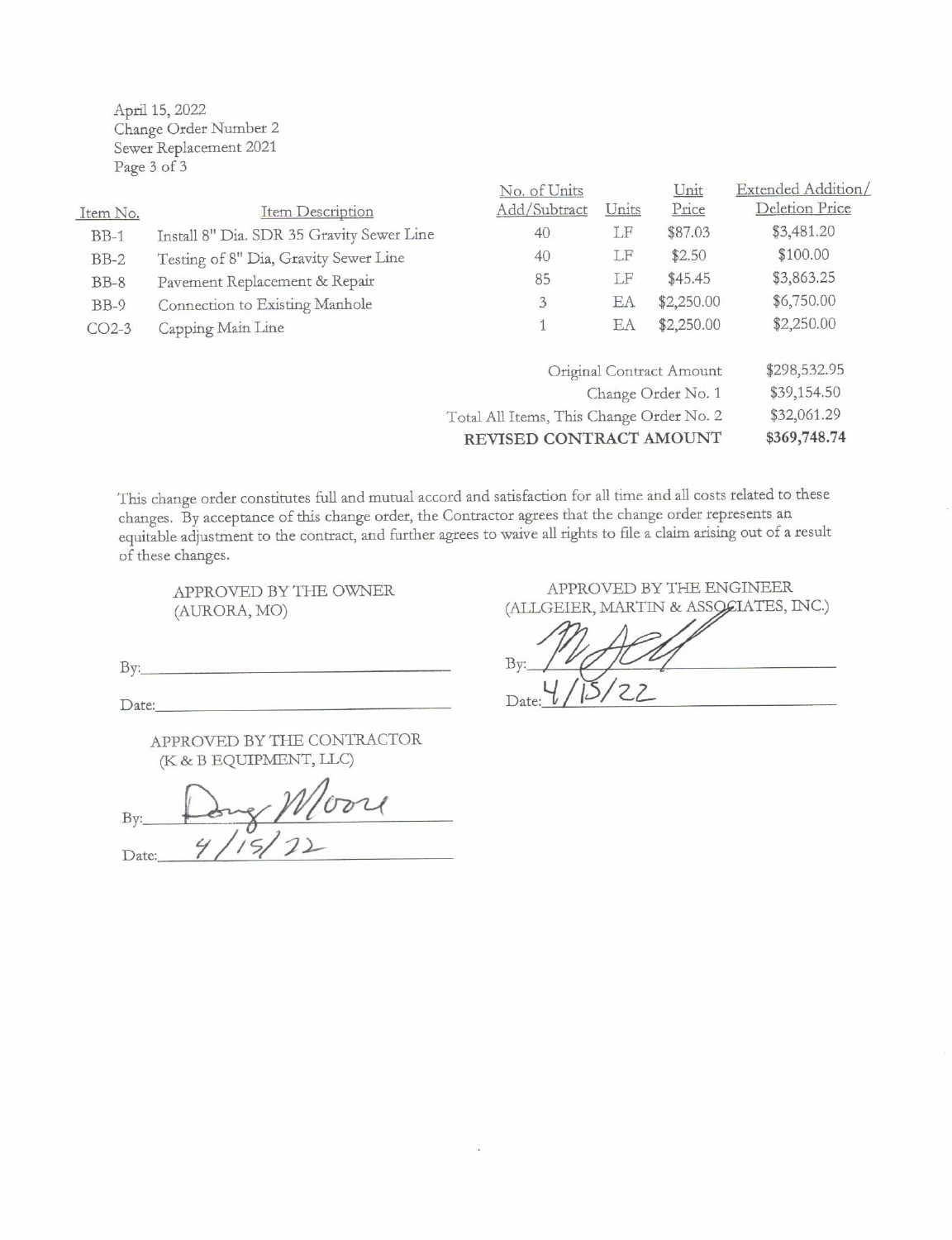

1151 SOUTH SCENIC<br>SPRINGFIELD, MO 65802

PHONE (417) 865-9000<br>FAX (417) 865-9667

# Quoted To Castomer ...

Original Material Cost

**K & B EQUIPMENT LLC<br>815 MCCORD BRANCH RD<br>CRANE, MO 65633-8459** 

Phone (417) 880-0546  $\frac{Fax}{}$ 

### Job Name

aurora sewer old and current price

| $Quote$ $No.$          | Date Page |  |  |  |  |
|------------------------|-----------|--|--|--|--|
| <i>0012115</i>         | 4/14/22   |  |  |  |  |
| <i>Expiration Date</i> | 4/29/22   |  |  |  |  |
| Revised Date           | 4/14/22   |  |  |  |  |
| Rid Due Date           | 4/14/22   |  |  |  |  |

(2001 (2012).<br>Album and album and album and album and album and album and album and album and album and album and album and 1999 - Personal Propinsi

TIM SIKES<br>spfldwinwater2Qyahoo.com<br>(417) 865-9000

|             | Payment Terms<br>Customer            |          |                                                                                                                                           | Quoted To |                     |         | Salesperson                  |                  |                                   |
|-------------|--------------------------------------|----------|-------------------------------------------------------------------------------------------------------------------------------------------|-----------|---------------------|---------|------------------------------|------------------|-----------------------------------|
|             | 001166                               | $NET$ 30 |                                                                                                                                           |           | K & B EQUIPMENT LLC |         | TIMOTHY SIKES                | S                |                                   |
|             | Line                                 | Qty.     | $D$ escription                                                                                                                            |           |                     |         | Unit<br>Price                | UOM              | Extended<br>$P$ rice              |
|             | 1.0                                  |          | 154 8X14 RVC SDR35 GASKET RIPE<br>SDR35 GJ STRAIGHT TEL<br>118X4                                                                          |           |                     |         | 8.72Q0<br>56.5900            | FŤ<br>EA.        | 1342,88<br>56.59                  |
|             | $\mathbf{z} \cdot \mathbf{z}$<br>3.0 | 1        | 4 PVCXSDR35 HXS ADPT                                                                                                                      |           |                     |         | 14.7800                      | EA               | 14.78                             |
|             | 4.0                                  |          | DWV X SDR 35 SPIGOT ADAPTER<br>PVCDWV HXH 45 ELL<br>1 4<br>SCH 40 DWV                                                                     |           |                     |         | 7.1700                       | EA               | 7.17                              |
|             | 5.0                                  |          | 20 PVC 9400B 4X20 PVC40 BE PIPE                                                                                                           |           |                     |         | 4.2800                       | FT               | 85.60                             |
|             | 6.0<br>7.0<br>8.0                    |          | SCH40 BELL END<br>$1 4$ SLIP PVC40 CAP<br>$1 31133$ 320Z PVC CLR A/W CMNT<br>$1 30806$ 320Z PURPLE PRMR/CLNR<br>SUBTOTAL--8/23/21 PRICING |           |                     |         | 4.6300<br>11.9500<br>10.5000 | EA<br>EA<br>EA   | 4.63<br>11.95<br>10.50<br>1534.10 |
|             | 11.0                                 |          | <b>CURRENT BRIGING</b><br>154 axı4 PVC SDR35 GAŞKET PIRE                                                                                  |           |                     |         | 10,7500                      | FT               | 1655.50                           |
|             | 12.7<br>13.0                         |          | SDR35 GJ STRAIGHT TEE<br>T8X4<br>1 4 PVCXSDR35 HXS ADPT<br>DWV X SDR 35 SPIGOT ADAPTER                                                    |           |                     |         | $7 - 3700$<br>17.8800        | HÂ<br>EA         | $\rightarrow$<br>17.88            |
|             | 14.0                                 |          | PVCDWV HXH 45 ELL<br>1 4<br>SCH 40 DWV                                                                                                    |           |                     |         | 8.6700                       | EA               | 8.67                              |
|             | 15.0                                 |          | 20 PVC 9400B 4X20 PVC40 BE PIPE<br>SCH40 BELL END                                                                                         |           |                     |         | 5.8600                       | FT               | 117.20                            |
|             | 16.0                                 |          | $1 4$ SLIP PVC40 CAP<br>$1 31133$ 320Z PVC CLR A/W CMNT                                                                                   |           |                     |         | 5.7400<br>14.0700            | EA<br>EA         | 5.74<br>14.07                     |
|             | 17.0<br>18.0                         |          | $1 30806$ 320Z PURPLE PRMR/CLNR<br>SUBTOTAL------CURRENT PRICE                                                                            |           |                     | 11.8700 | EA                           | 11.87<br>1902.90 |                                   |
| Tax Area Id |                                      |          |                                                                                                                                           |           | Net Sales           |         |                              | 3,437.00         |                                   |
|             | <b>Current Material Cost</b>         |          |                                                                                                                                           | 260771210 |                     | Freight |                              |                  | $.00\,$                           |
|             |                                      |          |                                                                                                                                           |           | Tax                 |         |                              |                  | 278.40                            |
|             |                                      |          |                                                                                                                                           |           |                     |         | Quotation Total              |                  |                                   |